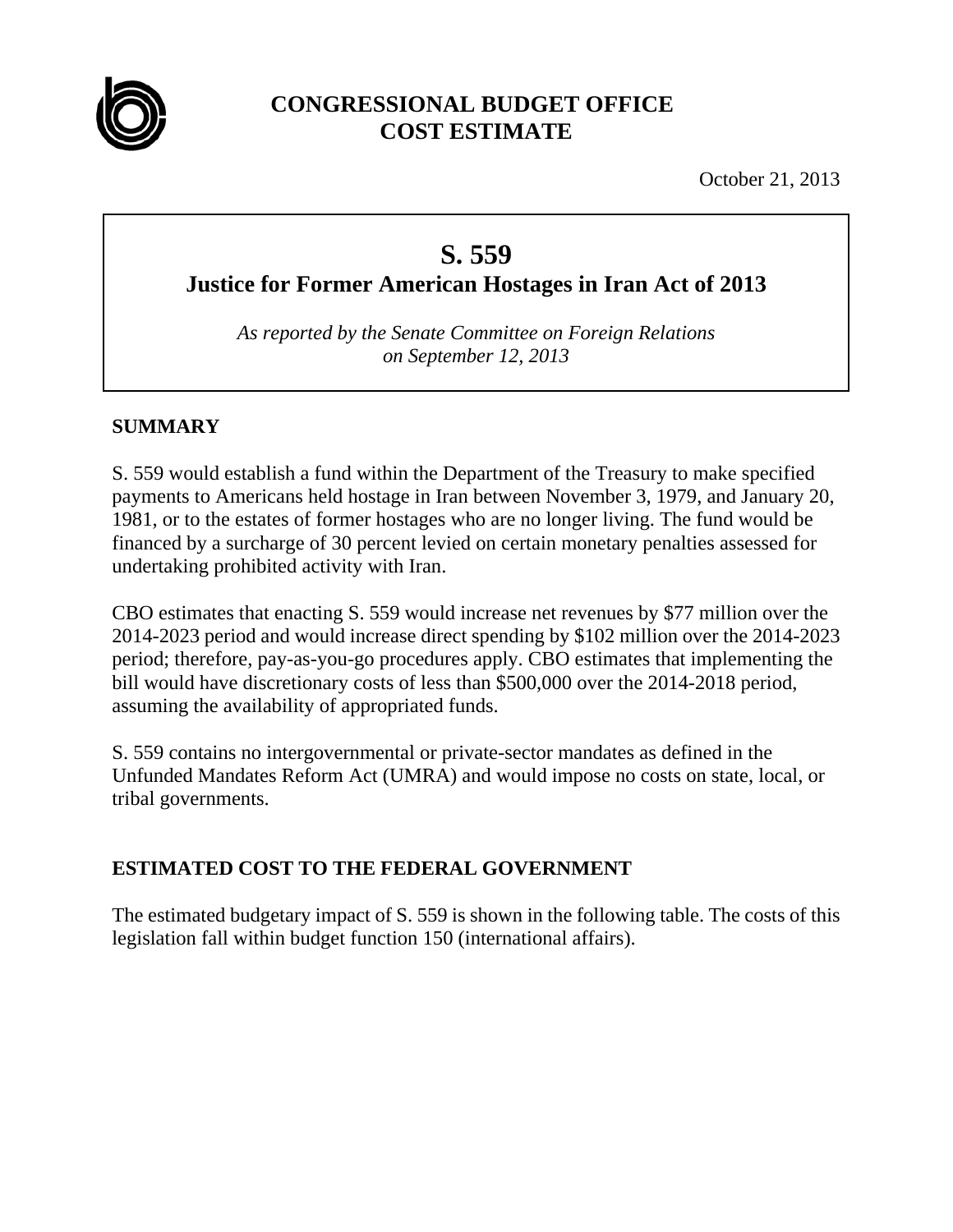|                                   | By Fiscal Year, in Millions of Dollars         |              |                            |      |      |                                         |                |                |                |      |               |               |
|-----------------------------------|------------------------------------------------|--------------|----------------------------|------|------|-----------------------------------------|----------------|----------------|----------------|------|---------------|---------------|
|                                   | 2014                                           | 2015         | 2016                       | 2017 | 2018 | 2019                                    | 2020           | 2021           | 2022           | 2023 | 2014-<br>2018 | 2014-<br>2023 |
|                                   |                                                |              |                            |      |      | <b>CHANGES IN DIRECT SPENDING</b>       |                |                |                |      |               |               |
| <b>Estimated Budget Authority</b> | $\ast$                                         |              | 4                          | 6    | 9    | 13                                      | 15             | 18             | 20             | 20   | 21            | 107           |
| <b>Estimated Outlays</b>          | *                                              | $\mathbf{1}$ | $\overline{4}$             | 5    | 8    | 12                                      | 15             | 17             | 19             | 20   | 19            | 102           |
|                                   |                                                |              | <b>CHANGES IN REVENUES</b> |      |      |                                         |                |                |                |      |               |               |
| <b>Estimated Revenues</b>         | *                                              |              | 2                          | 3    | 6    | 9                                       | 11             | 14             | 15             | 16   | 12            | 77            |
|                                   | <b>CHANGES IN DIRECT SPENDING AND RECEIPTS</b> |              |                            |      |      | <b>NET INCREASE IN THE DEFICIT FROM</b> |                |                |                |      |               |               |
| <b>Impact on Deficit</b>          | *                                              | *            | $\overline{2}$             | 2    | 2    | 3                                       | $\overline{4}$ | $\overline{4}$ | $\overline{4}$ | 4    | $\tau$        | 26            |

 $* =$  less than \$500,000.

#### **BASIS OF ESTIMATE**

S. 559 would establish a fund to make payments to Americans held hostage in Iran between November 3, 1979, and January 20, 1981, or to the estates of former hostages who are no longer living. The fund would be financed by a surcharge on certain monetary penalties assessed for undertaking prohibited activity with Iran. CBO estimates that enacting S. 559 would increase net revenues by \$77 million over the 2014-2023 period and increase direct spending by \$102 million over the 2014-2023 period. CBO therefore estimates that this legislation would increase budget deficits by \$26 million over that period. The additional spending is based on the gross revenues deposited into the fund from the 30 percent surcharge; CBO expects that the net increase in revenues would be less than the additional spending. For this estimate, CBO assumes that S. 559 will be enacted late in 2013.

S. 559 would impose a 30 percent surcharge on fines or monetary penalties paid by private companies or individuals to any federal agency for violating any law or regulation regarding economic activity with Iran that is administered by the Departments of Treasury, Justice, or Commerce. The surcharge would apply only to violations occurring on or after the date the legislation is enacted and would end when all specified payments to former hostages have been made.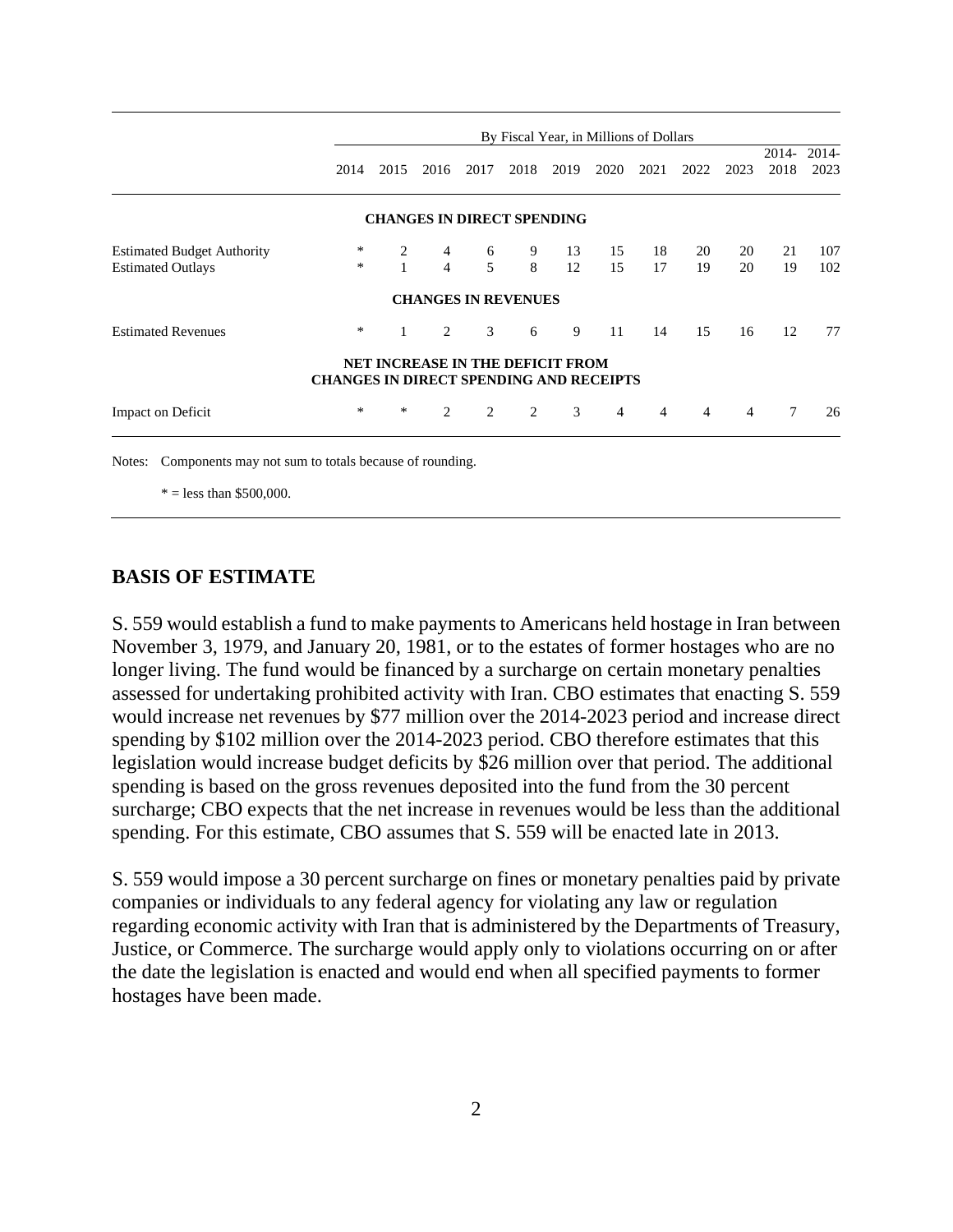CBO estimates that enacting S. 559 would increase federal revenues, on net, by \$12 million over the 2014-2018 period and by \$77 million over the 2014-2023 period. That estimate primarily reflects two partially offsetting effects: increases in revenues from the 30 percent surcharge, which would be deposited directly into the fund that is set up to make payments to the former hostages, and reductions in revenues paid to federal agencies from the pre-existing fines and monetary penalties. CBO expects that those reductions would occur for several reasons that stem from the higher cost of violations under the bill. First, the overall penalties paid, including the surcharge, would likely be less than 30 percent higher than the amount that would have been paid under current law. Final financial settlements for sanctions violations are typically negotiated between the violator and the federal and state government regulators. The dynamics of litigating and settling the cases make it unlikely that the ultimate amount paid to the government for violations would be a full 30 percent higher than current amounts. In addition, CBO expects that the higher potential penalty amounts (as a result of the 30 percent surcharge) would reduce the number and severity of violations, and reduce firms' willingness to self-report violations, resulting in lower penalty revenues on amounts assessed before the surcharge is calculated.

Between 2014 and 2023, CBO expects that \$107 million, raised from the surcharge, would be deposited into the fund to pay former hostages, but that revenues from the current penalties would be about \$30 million lower than they would have been had S. 559 not been enacted. On net, CBO expects that the bill would raise revenues by \$77 million between 2014 and 2023.

Surcharges collected under the bill would be deposited into a new fund to be administered by the Department of State and would be made available for payments to former hostages or their estates. Amounts deposited into the fund would be less than \$500,000 in 2014 and grow over time to \$20 million in 2023, CBO estimates. Historically, penalties for violations are typically finalized and paid three to 10 years after the violations occur, and the surcharge would apply only to violations occurring on or after the date of enactment. The department would be authorized to accept contributions from private entities, and any such contributions would be deposited into the fund and available for payments. The department has indicated that information about the former hostages is readily available and payments could begin in 2014. CBO estimates that such payments would be less than \$500,000 in 2014 but grow to \$20 million by 2023.

In total, CBO estimates that implementing the bill would increase direct spending by \$102 million over the 2014-2023 period. CBO estimates that the amounts deposited into and paid out of the fund through 2023 would not be sufficient to make all of the required payments to former hostages. As a result the surcharge and payments would continue for some time beyond 2023.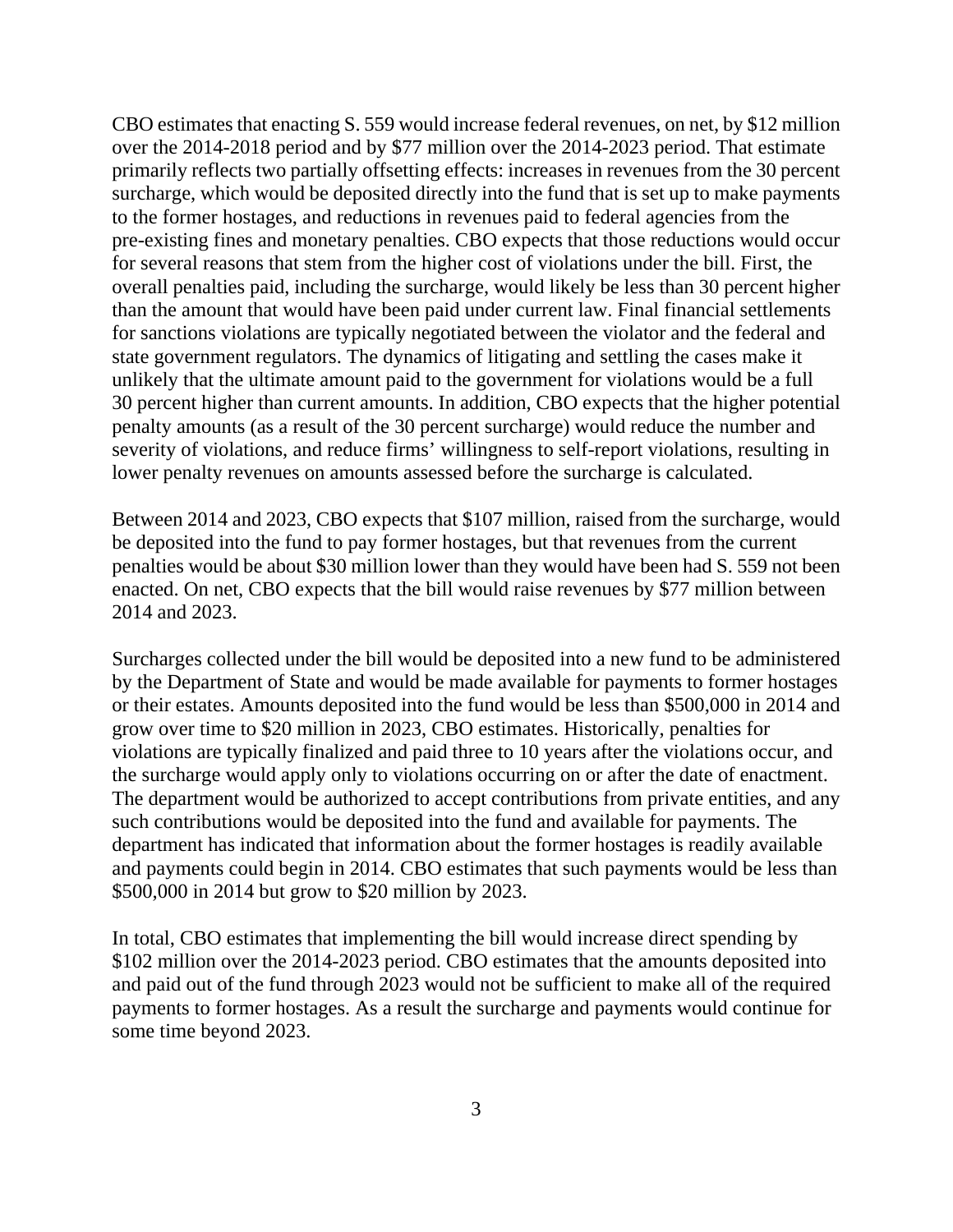Based on information from the department, CBO estimates that the administrative costs for implementing the payments would be minimal, and that implementing the bill would have discretionary costs of less than \$500,000 over the 2014-2018 period, assuming the availability of appropriated funds.

#### **PAY-AS-YOU-GO CONSIDERATIONS**

The Statutory Pay-As-You-Go Act establishes budget-reporting and enforcement procedures for legislation affecting direct spending or revenues. The net changes in outlays and revenues that are subject to those pay-as-you-go procedures are shown in the following table.

**CBO Estimate of Pay-As-You-Go Effects for S. 559 as reported by the Senate Committee on Foreign Relations on September 12, 2013** 

|                                                          | By Fiscal Year, in Millions of Dollars |                |                                    |        |        |         |                |                |                |                |                 |               |
|----------------------------------------------------------|----------------------------------------|----------------|------------------------------------|--------|--------|---------|----------------|----------------|----------------|----------------|-----------------|---------------|
|                                                          | 2014                                   | 2015           | 2016                               | 2017   | 2018   | 2019    | 2020           | 2021           | 2022           | 2023           | 2014-<br>2018   | 2014-<br>2023 |
|                                                          |                                        |                | <b>NET INCREASE IN THE DEFICIT</b> |        |        |         |                |                |                |                |                 |               |
| Statutory Pay-As-You-Go Impact                           | $\theta$                               | $\overline{0}$ | 2                                  | 2      | 2      | 3       | $\overline{4}$ | $\overline{4}$ | $\overline{4}$ | $\overline{4}$ | $7\phantom{.0}$ | 26            |
| Memorandum:<br>Changes in Outlays<br>Changes in Revenues | $\theta$<br>$\theta$                   |                | 4<br>$\mathfrak{D}$                | 5<br>3 | 8<br>6 | 12<br>9 | 15<br>11       | -17<br>14      | 19<br>15       | 20<br>16       | 19<br>12        | 102<br>77     |

#### **INTERGOVERNMENTAL AND PRIVATE-SECTOR IMPACT**

S. 559 contains no intergovernmental or private-sector mandates as defined in UMRA and would impose no costs on state, local, or tribal governments.